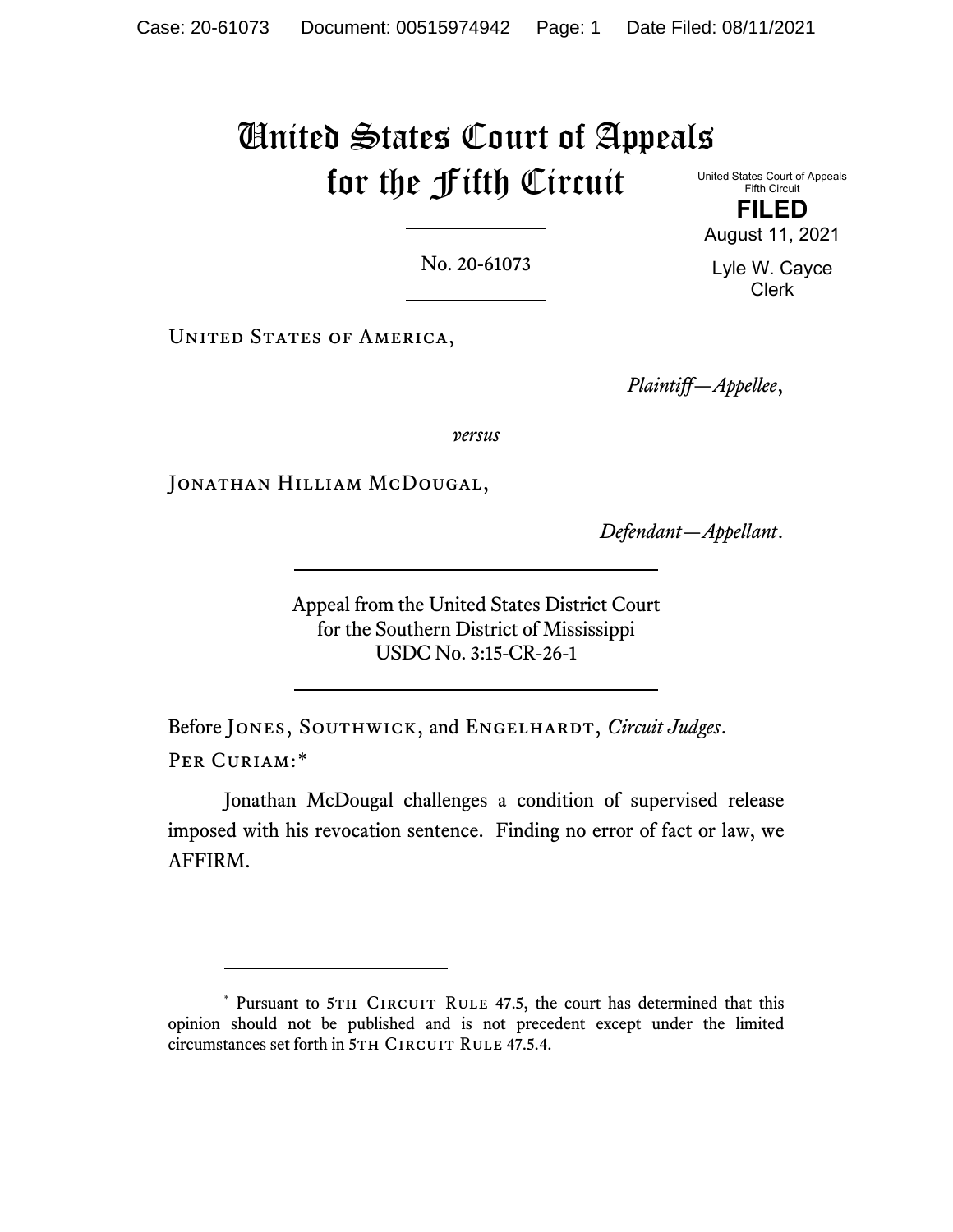# **I. BACKGROUND**

McDougal pled guilty in 2016 to one count of distribution of a detectable amount of cocaine base—"crack"—in violation of 18 U.S.C. § 2 and 21 U.S.C.  $\S 841(a)(1)$ . The district court sentenced McDougal to 28 months in prison and three years of supervised release. Additionally, McDougal was required to participate in a "program of testing and/or treatment for alcohol or drug abuse as directed by the probation officer." Supervised release began on April 4, 2018.

In February 2020, McDougal's probation officer petitioned the court for an arrest warrant. The petition alleged that McDougal violated a mandatory condition of his supervised release by committing a state felony. Specifically, it asserted that between May 1, 2018 and July 1, 2018, McDougal embezzled \$7,924.91 belonging to the state of Mississippi. McDougal pled guilty in state court to the offense in November 2019 and was sentenced to ten years in prison and five years of supervised release.<sup>[1](#page-1-0)</sup>

At the revocation hearing, McDougal admitted committing the offense. He explained that he used his state-issued fuel card to fuel other people's cars in exchange for additional money.<sup>2</sup> He claimed this was necessary to support eight children and pay outstanding debts. The money allegedly went towards food for his kids, child support, gas, and rent— McDougal stated that after those expenditures, he often only had \$30 to \$50

<span id="page-1-0"></span><sup>&</sup>lt;sup>1</sup>He was eligible for release after serving three years imprisonment. McDougal was subsequently released by the state on August 12, 2020 and was remanded to federal custody.

<span id="page-1-1"></span><sup>&</sup>lt;sup>2</sup> To do so, McDougal had to "cut deals" where he was only getting a portion of the value of the gas. For example, he would put \$40 worth of fuel in another person's vehicle in exchange for \$20. McDougal admitted to converting the entire \$7,924.91 (it was charged to the card) but only received \$3000 to \$4000 in actual cash.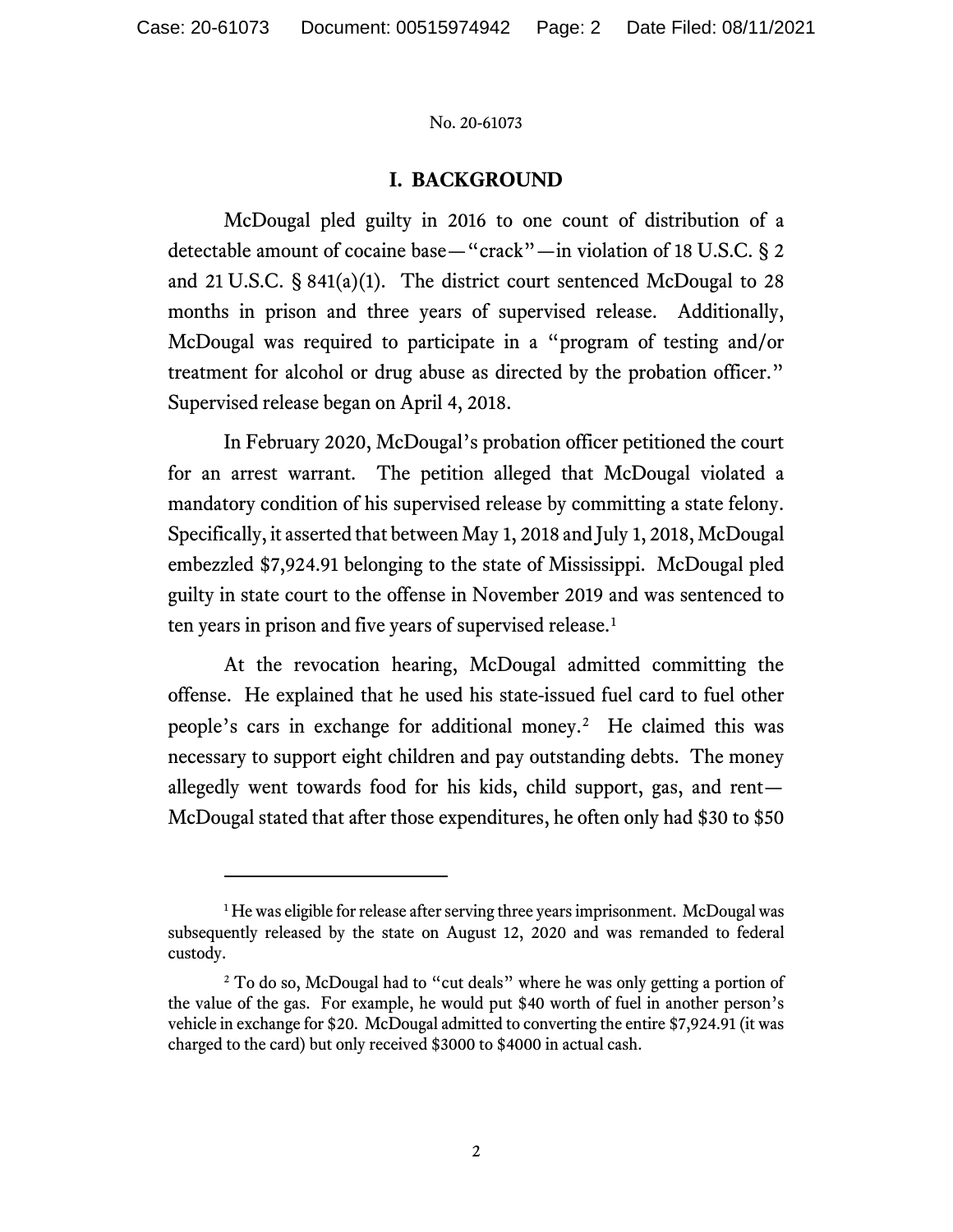for each two-week period. McDougal's counsel also noted that two of his children lived with him and that McDougal had not failed any drug tests while on supervised release, so "it [was] not an issue of whether or not this money was going towards drugs." The district court noted that McDougal's lack of proof for how he spent the money was "a negative," and it was likely that he did "something else with the money." The court recessed the hearing to allow the defense time to gather evidence of expenditures.

McDougal then presented two witnesses: his sister, Shama Harris, and one of his children, Jontaveyun Jones. Harris testified that McDougal had been living with her and paying for gas, food, and expenses for two of his children. She also saw him give money to the children's mother and send money to his other children out of state. McDougal also helped pay for food and utilities at the house. Harris asserted that she did not know of any drug use by McDougal, had never heard of him using drugs, and that he had stopped drinking because he "didn't like the taste of it." Finally, Harris testified that McDougal had paid over \$1000 in household expenses while living there, but she didn't know what he did with all of the embezzled money. Jones testified that McDougal paid for food, clothes, and school sports equipment. He further stated that McDougal had given money directly to his mother and that he had lived with McDougal for nearly a year. But Jones conceded that he did not know how much McDougal had paid in child support or whether he was current on payments.

The district court then moved to sentencing. The court first noted that the embezzlement occurred less than a month after McDougal's release from federal custody and that "one has to conclude that he hardly was rehabilitated since in less than a month's time after being committed to supervised release . . . he committed a felony." The court then explained that McDougal had failed to adduce evidence as to what became of the nearly \$4000 that he received. Having received no testimony from the children's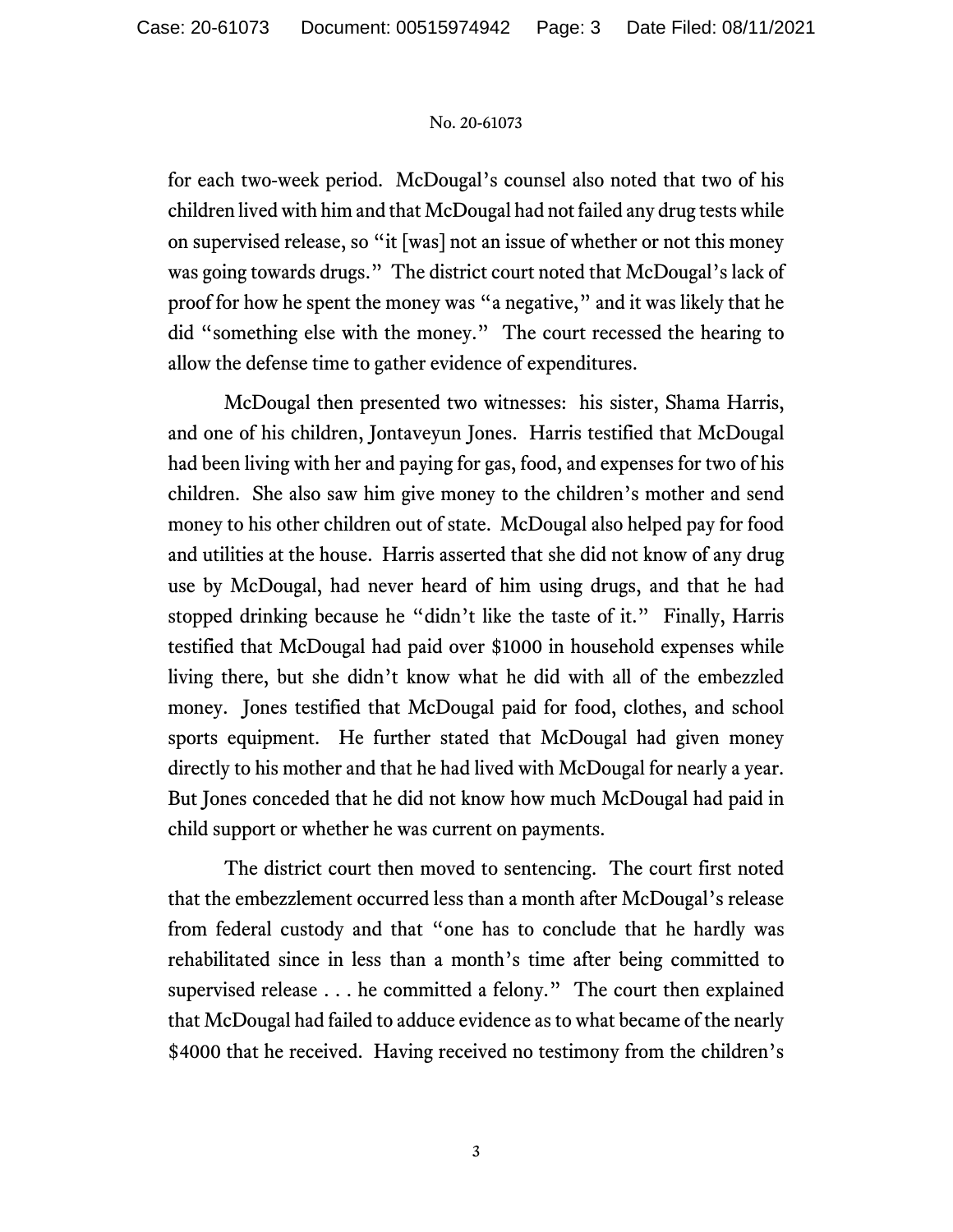mothers, and no testimony that he attempted to satisfy his outstanding child support obligations, the court "heard nothing to persuade it that this defendant spent any significant money on his children, nor that he spent any significant money with his sister when he was staying there free with her and her husband." The court concluded that it had no idea what McDougal did with the money since it found none of the testimony credible, and it was "troubled by the short interval between this defendant's release from incarceration and his determination to reenter the realm of crime." Finally, the court observed that McDougal had been "quite deep in the drug trade" and now "quite deep in embezzlement." The court then sentenced McDougal to ten months imprisonment and 26 months supervised release.

In addition, the court ordered that "based on [his] history of drug abuse, [McDougal] must participate in an alcohol/drug abuse treatment program and follow the rules and regulations of the program." The court explained that it "didn't see very much about [McDougal's] potential use of drugs, but certainly [his] possession and sale of drugs is evident."<sup>[3](#page-3-0)</sup> Accordingly, the court ordered that McDougal be evaluated and observed this was to be supervised by the probation officer. But if there was no drug problem then the probation officer was not to execute this portion of the order. The court later reiterated that it was "ordering treatment if the probation officer deems it necessary . . . [b]ut that decision will lie with the probation officer."

McDougal objected that "[t]here's nothing before the Court to say that he has a potential for drug use. Maybe ten years ago. There's nothing certainly since he's been on supervised release for drug use. There's been nothing while he was on pretrial release prior to his sentence in 2016."

<span id="page-3-0"></span><sup>&</sup>lt;sup>3</sup> The court recognized that McDougal had not tested positive for drugs.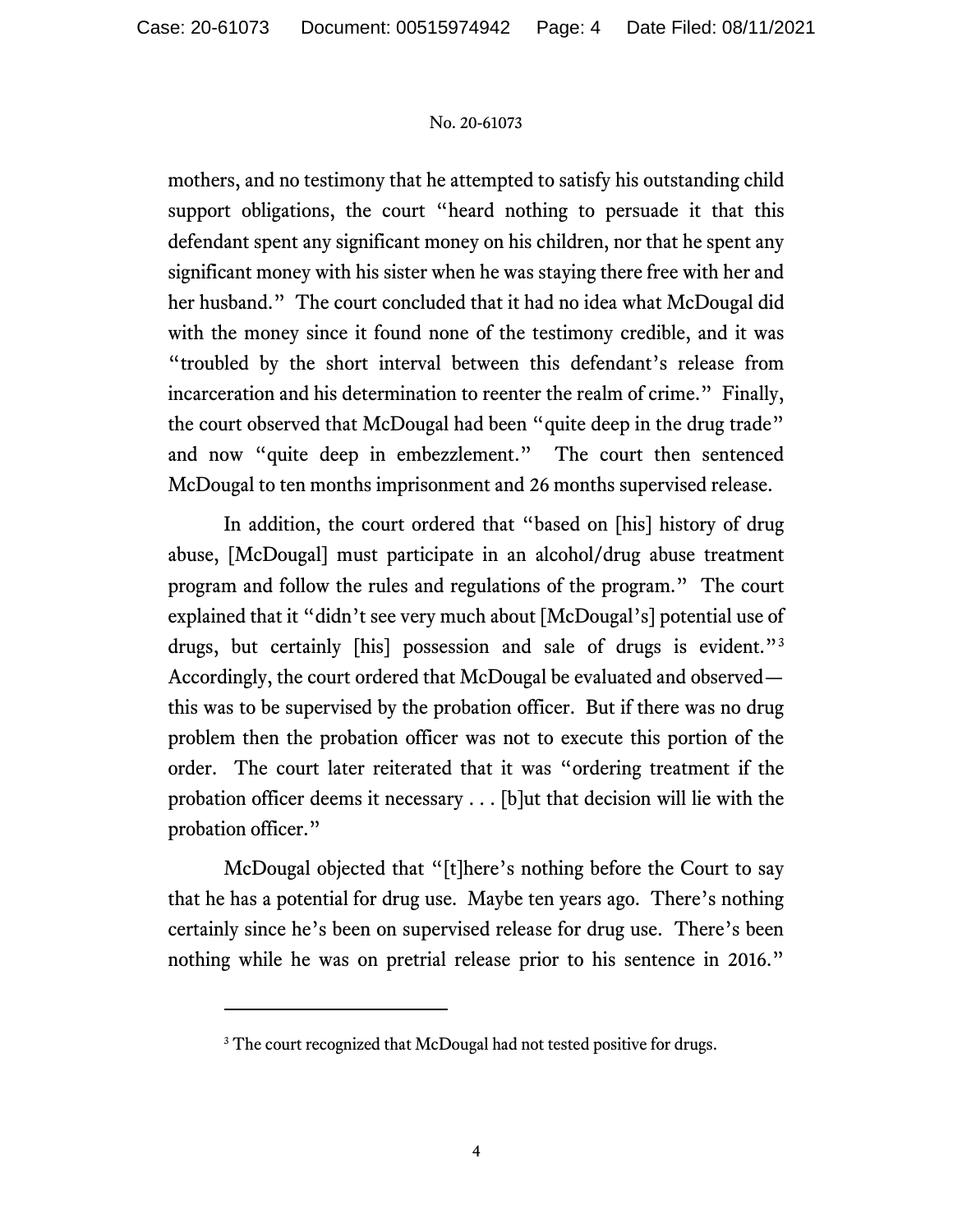According to the defense, there was "no evidence here before the Court to require such a treatment requirement, and so we'd object to the sentence as a whole but that one as well specifically."

The court denied the objection, stating "your protest is a frivolous protest if he doesn't have a problem, because I've already said the probation officer does not have to impose those conditions if it does not have a problem." The court also added that it has to look out for public safety, and it was not aware of what McDougal had done with the money: "The Court doesn't know whether he invested in some drug trade. The Court doesn't know whether he picked up with his prior partners and purchased some drugs. The Court doesn't know any of that." The prosecution then attempted to clarify that the court was only ordering that McDougal be evaluated, and that the court and probation officer could take further steps based on that. The court agreed "[b]ased on the evaluation and what the probation officer knows based on that." McDougal timely appealed the sentence.

## **II. DISCUSSION**

McDougal raises two issues on appeal. First, he challenges the district court's imposition of required participation in an alcohol and drug abuse treatment program as a special condition of his supervised release. Second, McDougal asserts that the district court impermissibly delegated the decision of whether to require treatment to the probation officer. Neither argument prevails.

## **A. Substance Abuse Treatment Condition**

This court reviews a preserved challenge to a special condition of supervised release for abuse of discretion. *United States v. Caravayo*, 809 F.3d 269, 272 (5th Cir. 2015). "District courts have 'wide discretion in imposing terms and conditions of supervised release.'" *United States v.*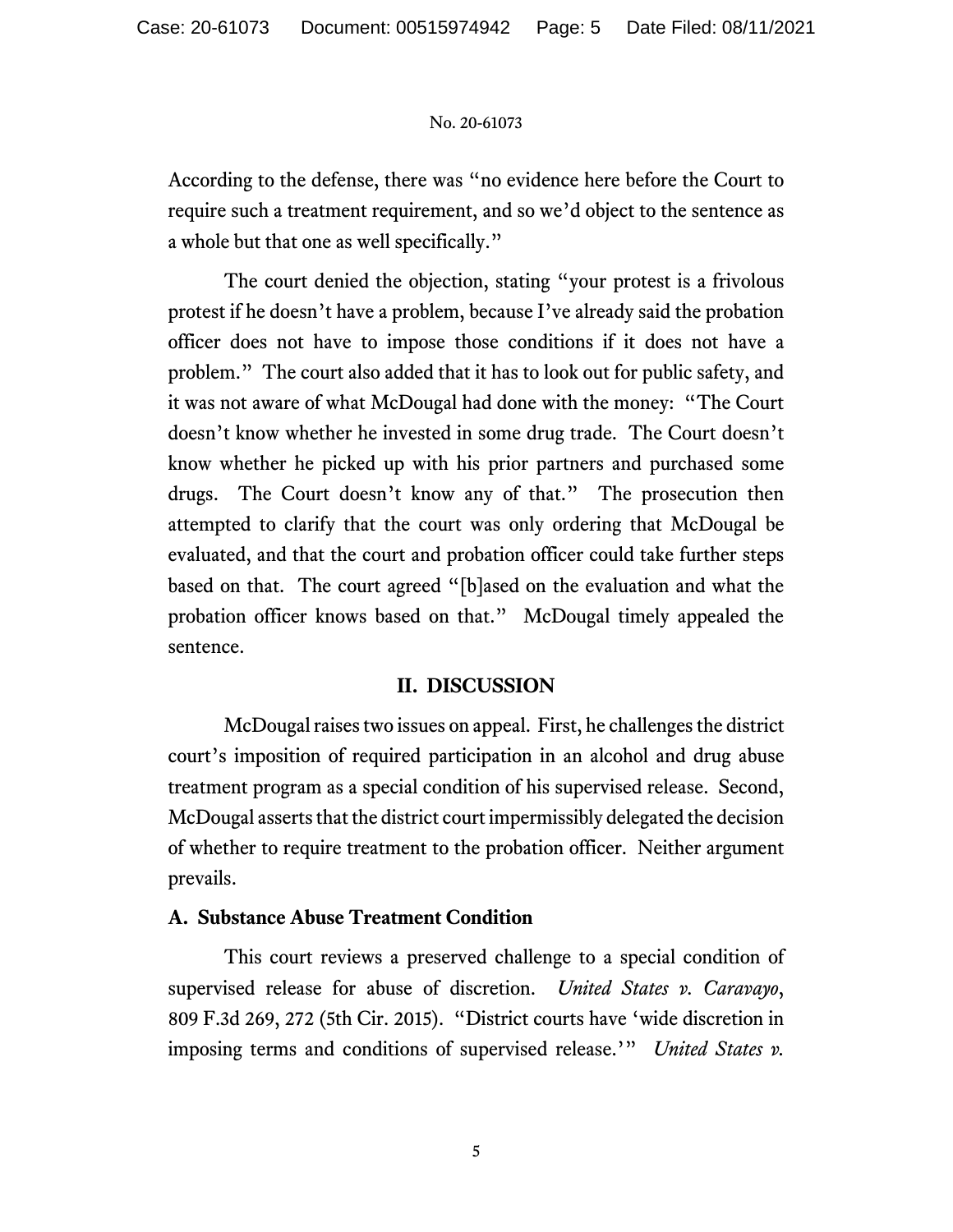*Dean*, 940 F.3d 888, 891 (5th Cir. 2019) (quoting *United States v. Paul*, 274 F.3d 155, 164 (5th Cir. 2001)). The sentencing court "may impose any condition it deems appropriate" subject to two limitations. *Id.* First, the condition must reasonably relate to at least one of the four statutory factors enumerated in 18 U.S.C. § 3553(a):

(1) the nature and characteristics of the offense and the history and characteristics of the defendant; (2) the need for the sentence imposed to afford adequate deterrence to criminal conduct; (3) the need for the sentence imposed to protect the public from further crimes of the defendant; and (4) the need for the sentence imposed to provide the defendant with needed educational or vocational training, medical care, or other correctional treatment in the most effective manner.

*United States v. Bree*, 927 F.3d 856, 859–60 (5th Cir. 2019). Second, "'the condition must be narrowly tailored such that it does not involve a greater deprivation of liberty than is reasonably necessary to fulfill the purposes set forth in' § 3553(a)." *Dean*, 940 F.3d at 891 (quoting *United States v. Scott*, 821 F.3d 562, 570 (5th Cir. 2016)).

Further, the district court must make factual findings in terms of the § 3553(a) factors to justify the special condition. *United States v. Salazar*, 743 F.3d 445, 451 (5th Cir. 2014). But "[i]n the absence of a factual finding, a court of appeals may nevertheless affirm a special condition 'where the [district] court's reasoning can be inferred after an examination of the record.'" *Caravayo*, 809 F.3d at 275 (quoting *Salazar*, 743 F.3d at 451).

McDougal principally argues that the special condition here fails at step one. It is not reasonably related to any of the factors because there is no evidence that he is using drugs or that any of the embezzled funds went toward drugs. Without this evidence, the condition does not relate to deterrence, public protection, or medical care. Last, he claims, the district court failed to provide factual support for the condition.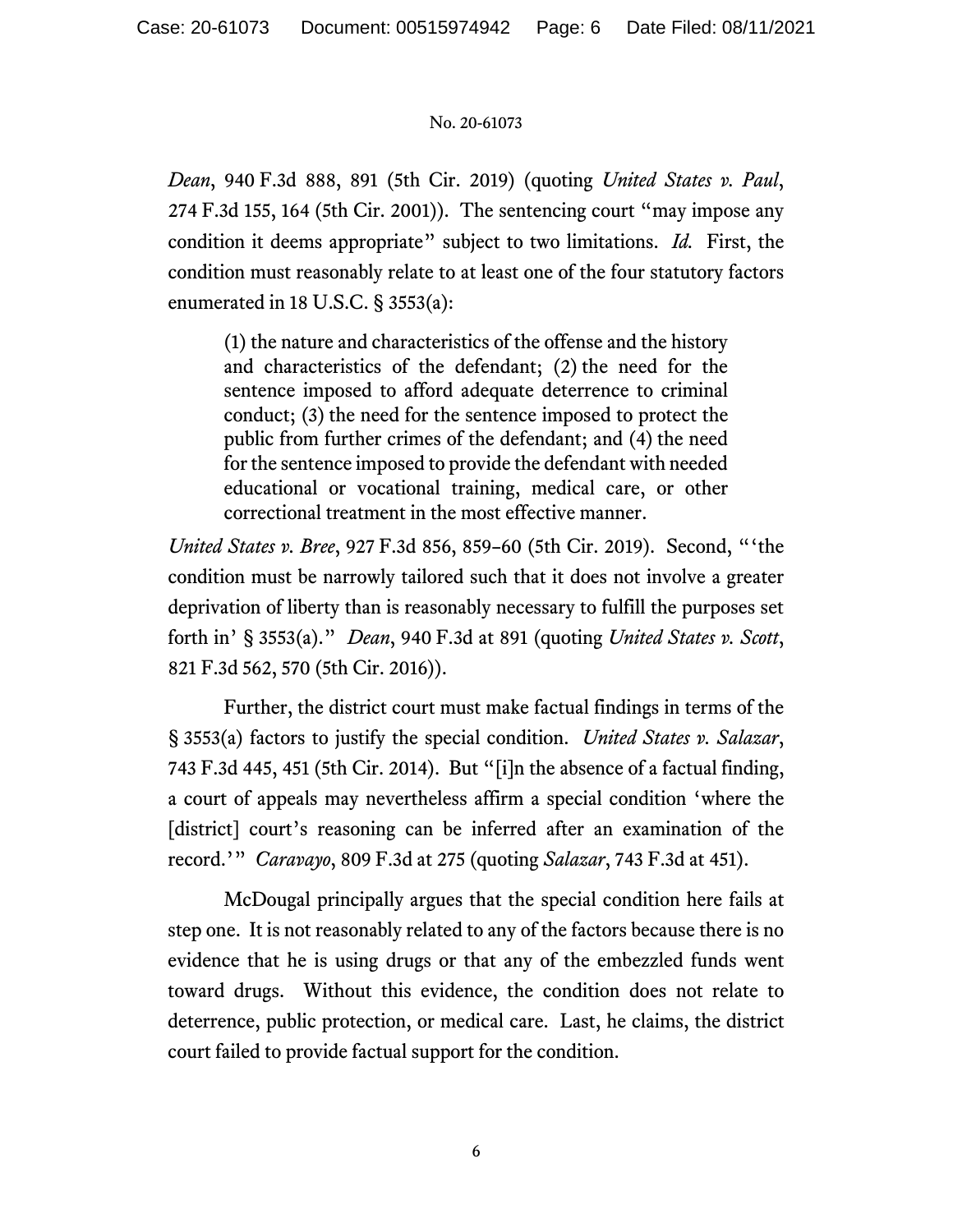In rebuttal, the government argues that the condition is properly related to McDougal's past history of alcohol and marijuana abuse, and his prior conviction for possessing and selling drugs. The government keys in on the district court's concern that the embezzled money was used for drug purchases and argues that the court was in the best position to judge credibility.

The starting point here is determining what condition the court actually imposed. The written judgment states that McDougal "must participate in an alcohol/drug abuse treatment program and . . . [t]he probation officer will supervise [] participation in the program." At sentencing, the court reiterated that McDougal "must participate" in a treatment program. Yet the court further stated that it wanted McDougal "evaluated and observed to see if  $[he]$  ha $[s]$  a drug problem  $\dots$ . [I]f  $[he]$ do[esn't] have a drug problem, the probation officer will not execute this portion of the order."[4](#page-6-0) The written judgment makes participation mandatory, but the verbal judgment appears to make initial participation (the evaluation and observation) mandatory and continued participation only required upon a determination that McDougal has a "drug problem." In a sense, the probation officer will either terminate treatment or escalate the intensity after the threshold determination.

"If the in-court pronouncement differs from the judgment that later issues, what the judge said at sentencing controls." *United States v. Diggles*,

<span id="page-6-0"></span><sup>4</sup> To be sure, though the district court states that "the probation officer will not execute" the treatment condition, evaluation and observation are necessary prerequisites—meaning that the condition will be initially executed. The probation officer will then cease to execute the treatment condition if McDougal does not have a drug problem. That the district court used the words "evaluated and observed" makes no difference. Evaluation and observation are as much a component of a treatment program as any subsequent therapy.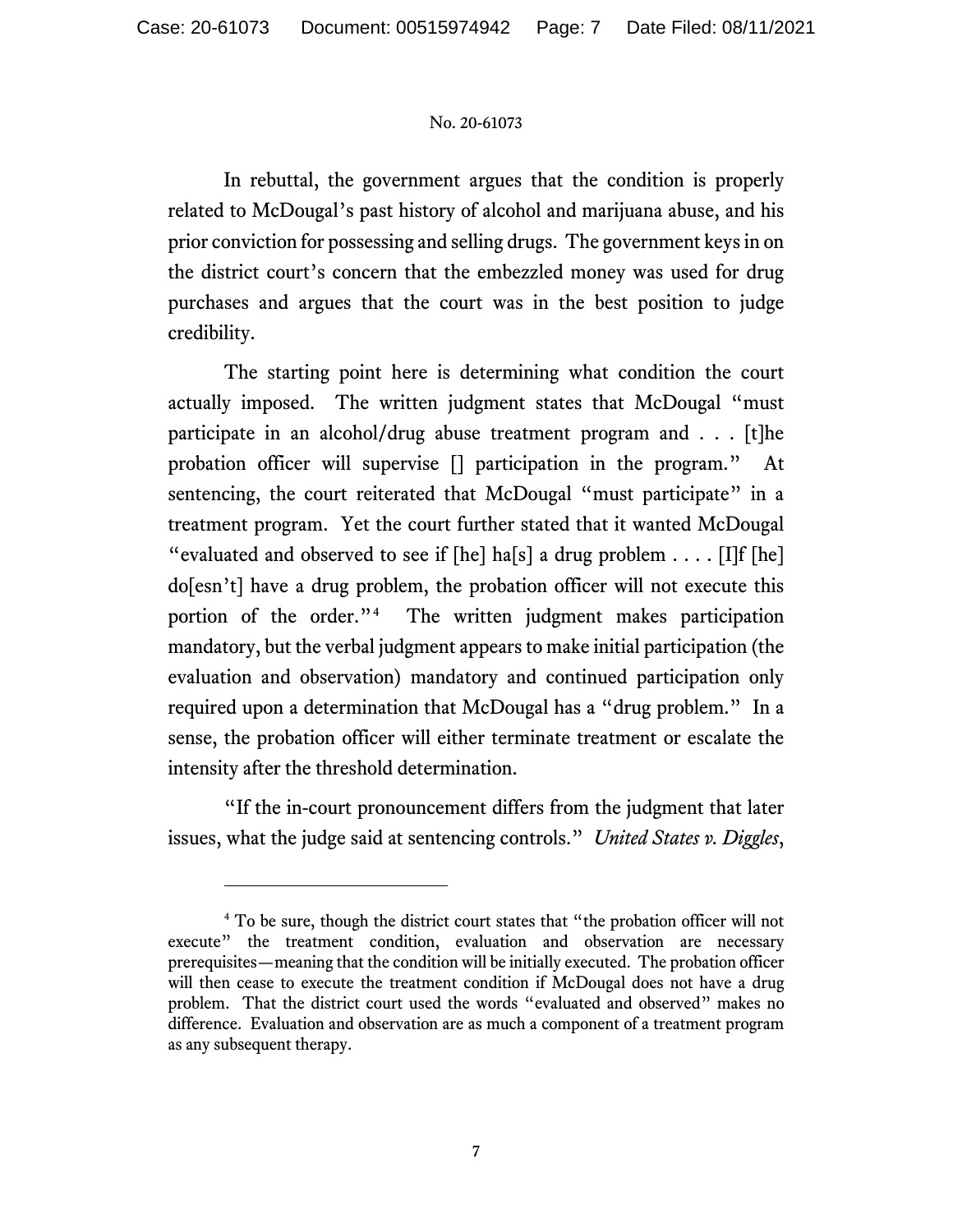957 F.3d 551, 557 (5th Cir. 2020) (en banc). A conflict exists where "the written judgment broadens the restrictions or requirements of supervised release from an oral pronouncement," *United States v. Mireles*, 471 F.3d 551, 558 (5th Cir. 2006), or "impos[es] a more burdensome requirement," *United States v. Bigelow*, 462 F.3d 378, 383 ([5](#page-7-0)th Cir. 2006). Here they conflict,<sup>5</sup> so the oral pronouncement trumps and continued participation in the treatment program is contingent on whether McDougal actually has a "drug problem."

That condition reasonably relates to the § 3553(a) factors. First, McDougal has a past conviction for a drug offense, and the original Presentence Report indicated that he had previously been addicted to alcohol and marijuana. Second, the current offense involved the embezzlement of nearly \$8000 (over \$3000 of which McDougal received), and the district court rejected McDougal's explanation of where that money went. The court drew a reasonable connection between the unaccounted-for funds and the possibility that McDougal may have a drug problem. If McDougal does have a drug problem, substance abuse treatment would reasonably constitute appropriate medical care. By requiring a threshold determination that McDougal actually has a drug problem before mandating continued participation, the condition is narrowly tailored.

Here the district court made explicit, and the record supports, its concern that McDougal may have fallen into a drug problem. That is sufficient to trigger an inquiry. Whether McDougal is found to be clean or

<span id="page-7-0"></span><sup>&</sup>lt;sup>5</sup> If the two judgments do not actually conflict, and instead "the written judgment" simply clarifies an ambiguity in the oral pronouncement, [this court] look[s] to the sentencing court's intent to determine the sentence." *United States v. Tang*, 718 F.3d 476, 487 (5th Cir. 2013) (per curiam). Intent is determined by examining the record as a whole. *United States v. Tanner*, 984 F.3d 454, 456 (5th Cir. 2021). This approach leads to the same result. The record clearly indicates that the district court intended to limit the extent of treatment depending on whether McDougal actually had a drug problem.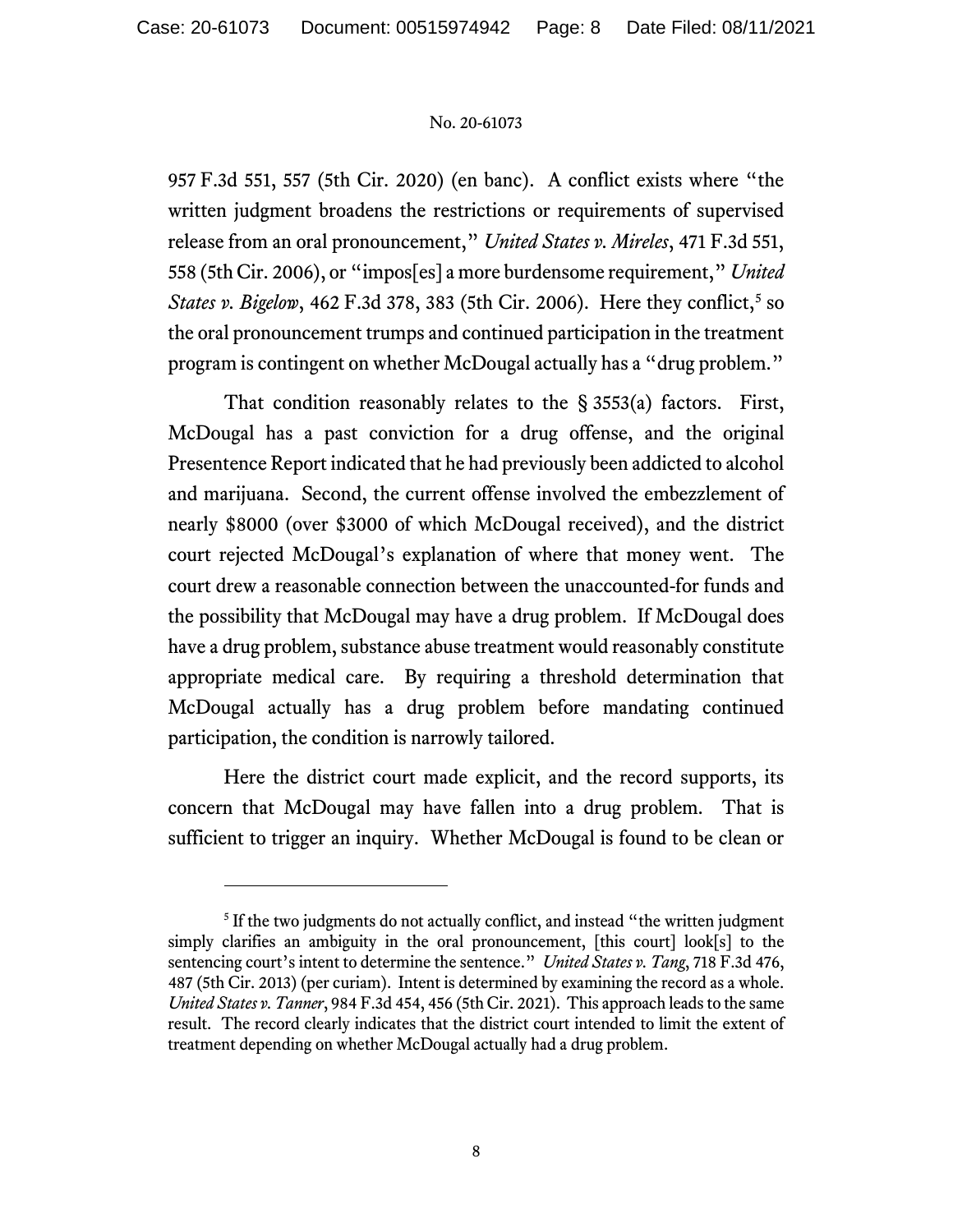not, the condition accounts for the result of the inquiry. Accordingly, the district court did not abuse its discretion in imposing this drug treatment condition.

# **B. Impermissible Judicial Delegation**

"The imposition of a sentence, including the terms and conditions of supervised release, is a core judicial function that cannot be delegated." *Sealed Appellee v. Sealed Appellant*, 937 F.3d 392, 400 (5th Cir. 2019) (quoting *United States v. Franklin*, 838 F.3d 564, 568 (5th Cir. 2016)). The district court must have "the final say" on whether to impose a condition. *United States v. Huerta*, 994 F.3d 711, 716–17 (5th Cir. 2021) (quoting *United States v. Medel-Guadalupe*, 987 F.3d 424, 431 (5th Cir. 2021)). Thus, it is not permissible for a district court to delegate the decision "whether a defendant will participate in a treatment program," but "a district court may properly delegate to a probation officer decisions as to the details of a condition of supervised release."[6](#page-8-0) *Sealed Appellee*, 937 F.3d at 400 (internal quotation marks and citations omitted).

Consistent with this distinction, a probation officer's authority can permissibly extend to the "modality, intensity, and duration" of a treatment condition. *Medel-Guadalupe*, 987 F.3d at 431. Here, the district court plainly required treatment and left only the duration and intensity of that treatment to the probation officer. If McDougal is found not to have a condition warranting further treatment, then the probation officer is instructed not to require treatment. Since the district court exercised its "final say" over the

<span id="page-8-0"></span><sup>6</sup> There are additional limitations on the delegation of the details of a condition when it involves a "significant deprivation of liberty." *United States v. Martinez*, 987 F.3d 432, 434–36 (5th Cir. 2021); *see also Medel-Guadalupe*, 987 F.3d at 430–31. This is not implicated here.